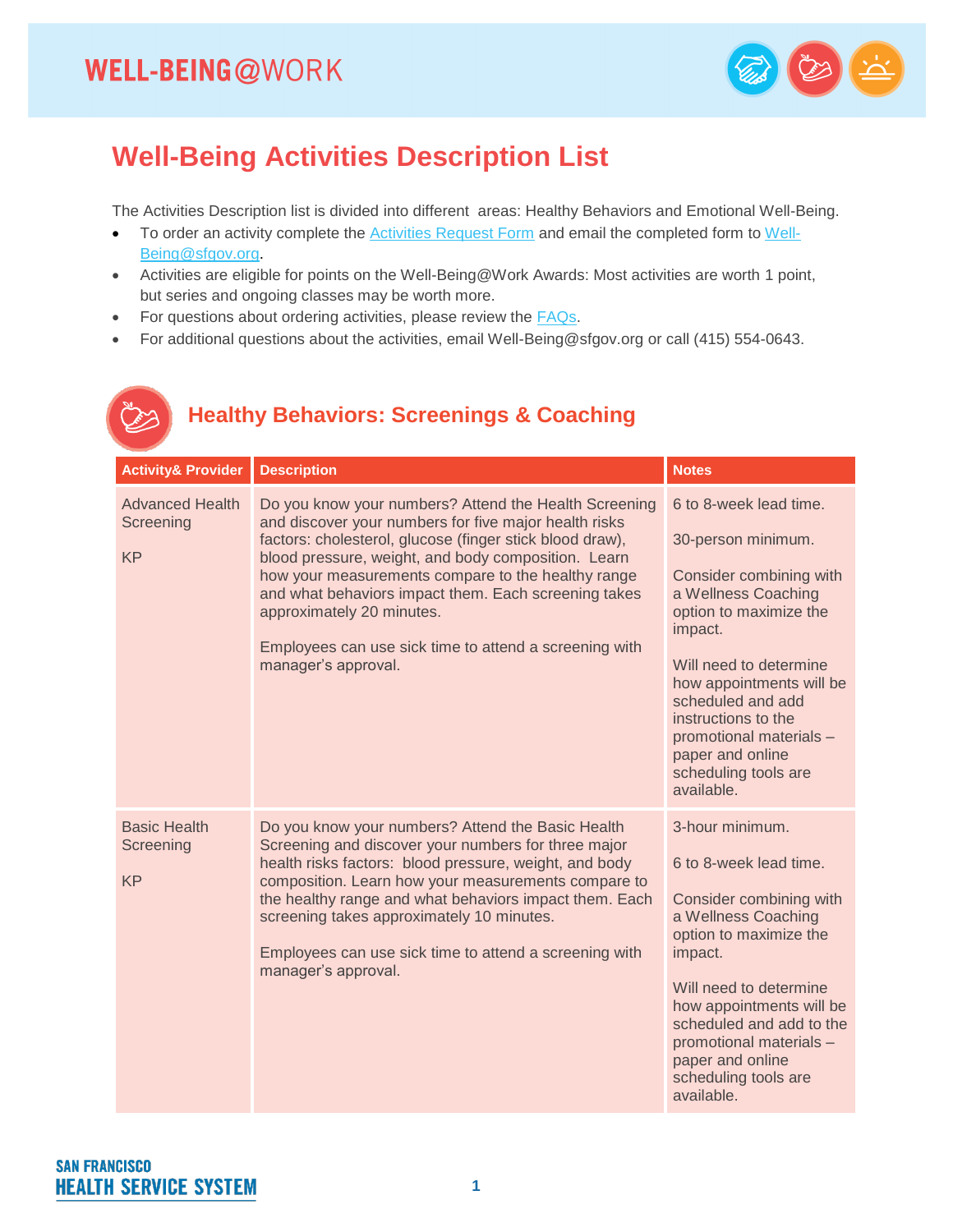

| <b>Activity&amp; Provider</b>                                | <b>Description</b>                                                                                                                                                                                                                                                                                                                                                                                                                                              | <b>Notes</b>                                                                                                                                                                                                                                                                                             |
|--------------------------------------------------------------|-----------------------------------------------------------------------------------------------------------------------------------------------------------------------------------------------------------------------------------------------------------------------------------------------------------------------------------------------------------------------------------------------------------------------------------------------------------------|----------------------------------------------------------------------------------------------------------------------------------------------------------------------------------------------------------------------------------------------------------------------------------------------------------|
| <b>Goal Setting with</b><br>a Wellness<br>Coach<br><b>KP</b> | Make an appointment to meet one-on-one with a<br>Wellness Coach. During your 20-minute appointment you<br>can review the results of yourhealth screening and set a<br>personal wellness goals around healthy eating, weight<br>management, physical activity, or managing stress.                                                                                                                                                                               | 4-hour minimum.<br>6 to 8-week lead time.<br>A confidential space is<br>needed for the coach to<br>meet with each<br>participant.<br>Will need to determine<br>how appointments will be<br>scheduled and add to the<br>promotional materials -<br>paper and online<br>scheduling tools are<br>available. |
| <b>Small Group</b><br><b>Coaching Series</b><br><b>KP</b>    | Join a small group coaching session today. The group<br>will consist of 5-10 individuals supported by a Wellness<br>Coach over the course of 6 weeks. Appointments can<br>focus on healthy eating, weight management, physical<br>activity, and or managing stress. They last 20 minutes<br>and are scheduled every other week. During the time with<br>the Coach, you will set goals, discuss potential<br>challenges, address barriers and celebrate success. | 4-hour minimum.<br>6 to 8-week lead time.<br>A confidential space is<br>needed for the coach to<br>meet with each<br>participant.<br>Will need to determine<br>how appointments will be<br>scheduled and add to the<br>promotional materials -<br>paper and online<br>scheduling tools are<br>available. |
| Wellness<br><b>Coaching Series</b><br><b>KP</b>              | Reserve your spot to meet one-on-one with a Wellness<br>Coach over the course of 4 weeks. Appointments can<br>focus on healthy eating, weight management, physical<br>activity, and or managing stress. They last 20 minutes<br>and are generally scheduled every other week. During<br>the time with the Coach, you will set goals, discuss<br>potential challenges, address barriers and celebrate<br>success.                                                | 4-hour minimum.<br>6 to 8-week lead time.<br>A confidential space is<br>needed for the coach to<br>meet with each<br>participant.<br>Will need to determine<br>how appointments will be<br>scheduled and add to the<br>promotional materials -<br>paper and online<br>scheduling tools are<br>available. |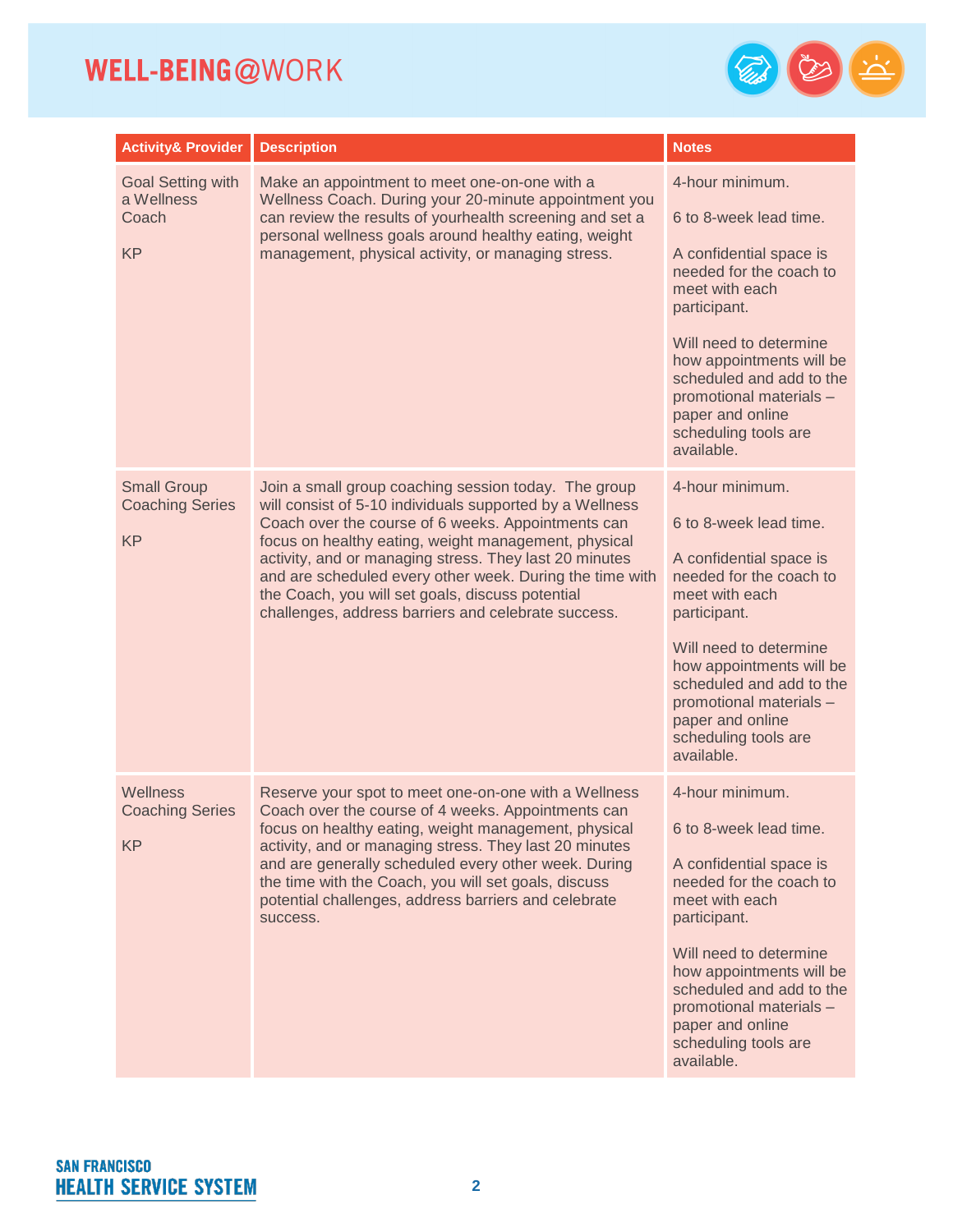

# $\mathbb{Z}$

#### **Healthy Behaviors: Special Activities**

| <b>Activity &amp;</b><br>Provider                 | <b>Description</b>                                                                                                                                                                                                                                                                                                                                                                                                                                                                                            | <b>Notes</b>                                                                                                                                                                                                                                                                                                                                                                                                                             |
|---------------------------------------------------|---------------------------------------------------------------------------------------------------------------------------------------------------------------------------------------------------------------------------------------------------------------------------------------------------------------------------------------------------------------------------------------------------------------------------------------------------------------------------------------------------------------|------------------------------------------------------------------------------------------------------------------------------------------------------------------------------------------------------------------------------------------------------------------------------------------------------------------------------------------------------------------------------------------------------------------------------------------|
| <b>Wellness Center</b><br>Tour<br><b>HSS</b>      | Does your team work in the Civic Center area? Have you<br>had the opportunity to visit the Catherine Dodd Wellness<br>Center? Schedule a tour of your team today!<br>The Well-Being team is ready to welcome a group of your<br>employees with a tour of the facility and tan overview of<br>all the services the Wellness Center offers! Together, we<br>will organize a tour specifically for yoru team.<br>Participate in a group tour today to learn everything that<br>the Wellness Center has to offer. | Customizable<br>15 minute tour of facility<br>30 minute tour of facility<br>and activity<br>(video/stretch)<br>60 minute tour, activity,<br>and open-use (free-time)<br>4-week lead time                                                                                                                                                                                                                                                 |
| <b>Healthy Food</b><br>Demonstration<br><b>KP</b> | Join us for a healthy food demonstration prepared by a<br>Chef and learn how to prepare healthy foods.<br>Various themed Food Demonstrations include:<br>5 ingredients or less<br>$\bullet$<br>Quick and on the go<br>$\bullet$<br>Blending your fruits and veggies<br>$\bullet$<br>Lean and green meals<br>$\bullet$<br>Healhy holiday substitutes<br>Fun, new, innovative food prep ideas                                                                                                                   | 45-minute seminar.<br>8-week lead time.<br>Minimum 12- Maximum<br>40.<br>*Provide at least 2<br>alternative dates due to<br>limited availability.<br><b>Promotional materials</b><br>will need to be tailored<br>once the theme is<br>determined.<br><b>Food demonstrations</b><br>must be ordered to<br>support other well-being<br>activities occurring in the<br>workplace and require<br>approval by the Well-<br>Being Coordinator. |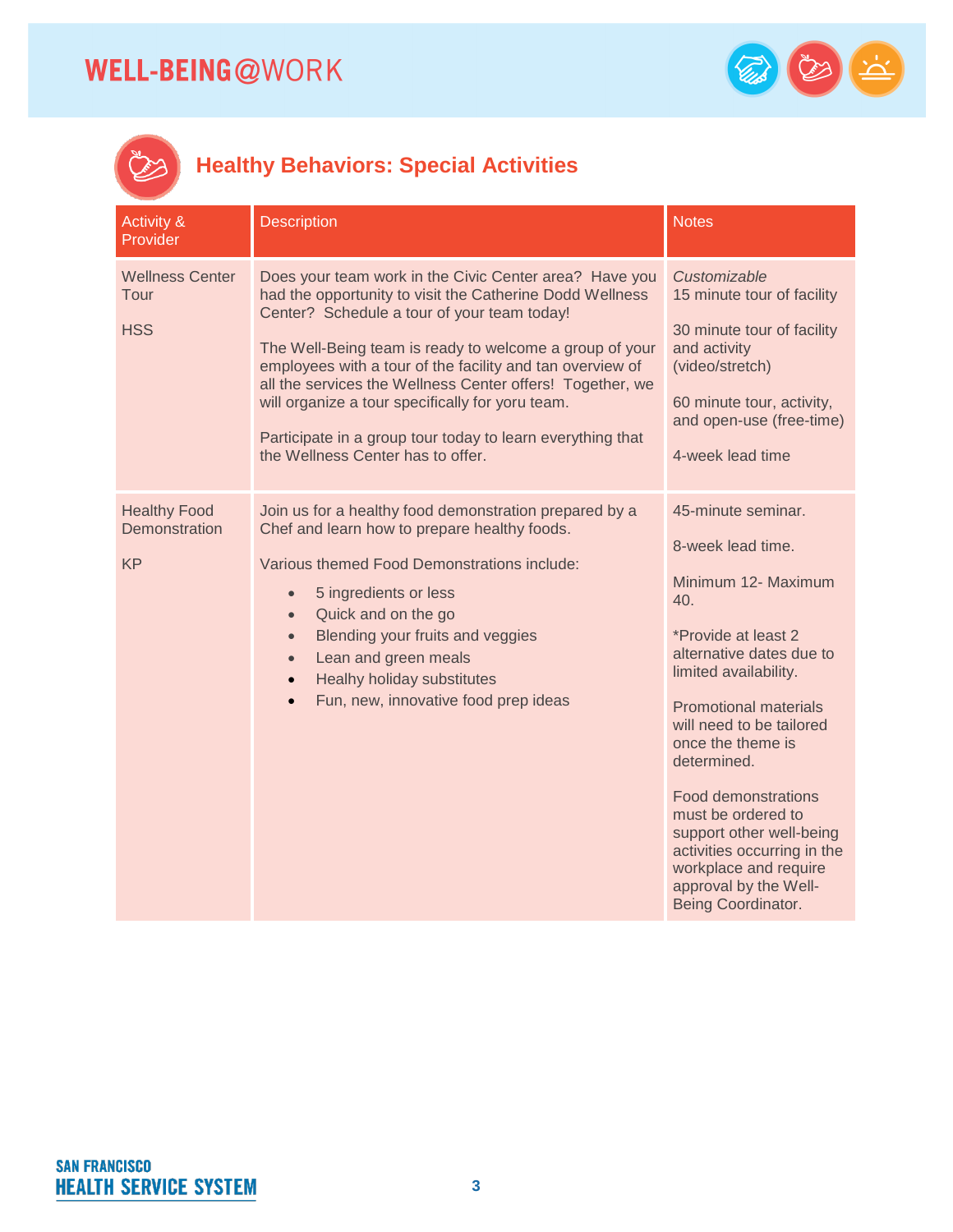

Healthy Weight Program KP Your weight is more than a number on a scale—it's how you feel every day, inside and out. Maintaining a healthy weight means making small changes that add up to big success. No matter what your goal is—boost your confidence, fit into your favorite jeans, get your family's weight on track, reduce or prevent health problems we've got the information and tools to help you succeed. It's easier together: In this 14-week program, we'll help you tackle issues in your day-to-day life that make weight loss difficult, such as stress, lack of sleep, easy access to unhealthy food, and finding time to exercise. Learn how making healthy lifestyle choices, including regular exercise, proper nutrition, and keeping a positive attitude, can help you lose weight and keep it off. During this program, you'll learn to adopt healthier behaviors and attitudes for long-term weight loss, while also connecting and learning from others in the group. Take a first step toward your healthy weight goals: Register today! Program includes: 1. 6 Weeks of Classes: Bring your lunch! Topics include: weight, nutrition, exercise, stress, and staying motivated. 2. 6 Weeks of Group Coaching: Work with a coach and your group to put all your learnings into action. The last session will include a celebration for all participants. 45-minute sessions weekly for 6 weeks followed by 6 weeks of group coaching. 6 to 8-week lead time. Minimum 12, Maximum 40. Limited Availability. Registration required: include instructions on promotional materials.



#### **Healthy Behaviors: Seminars**

| <b>General Healthy Behavior Seminars</b>      |                                                                                                                                                                                                                                                                                                        |                                                                                                                                                   |
|-----------------------------------------------|--------------------------------------------------------------------------------------------------------------------------------------------------------------------------------------------------------------------------------------------------------------------------------------------------------|---------------------------------------------------------------------------------------------------------------------------------------------------|
| Seminar &<br>Provider                         | <b>Description</b>                                                                                                                                                                                                                                                                                     | <b>Notes</b>                                                                                                                                      |
| <b>Families Being</b><br>Healthy<br><b>KP</b> | Healthy eating and exercise habits begin at home. Learn<br>basic nutrition principles and strategies on how to<br>increase energy and fitness with activities the whole<br>family can enjoy. Take steps so you and your family can<br>develop a healthy lifestyle together.<br>*Available as a webinar | 45-minute seminar<br>8-week lead time due to<br>limited availability.<br>*Provide at least 2<br>alternative dates due to<br>limited availability. |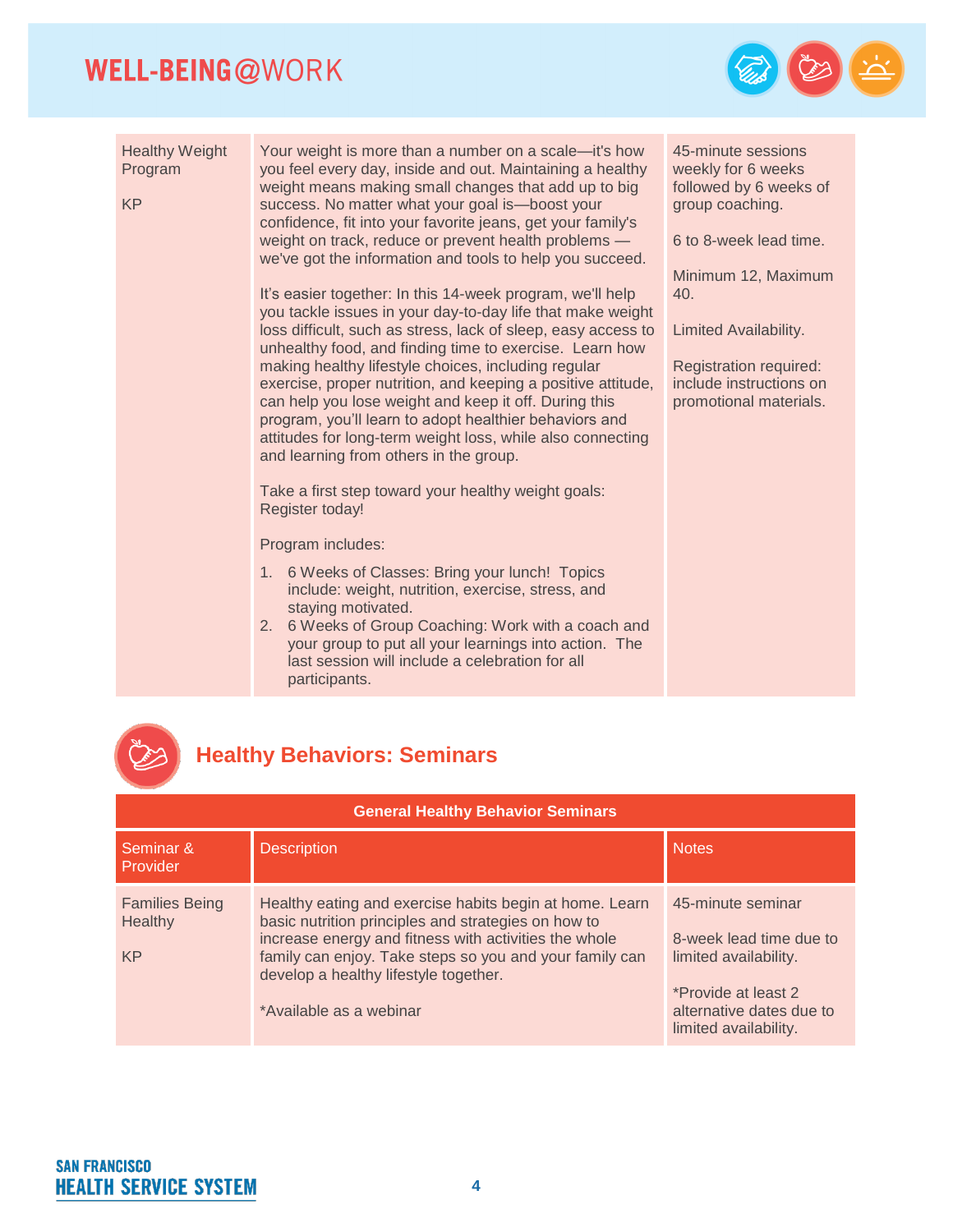

| <b>Getting Healthy</b><br>Sleep<br><b>KP</b>                                     | Sleeping well is vital to good health, well-being and job<br>performance. Come to this seminar and learn about<br>healthy sleep strategies you can practice to get your best<br>night's sleep.                                                                                                                                                            | 45-minute seminar.<br>6 to 8-week lead time. |
|----------------------------------------------------------------------------------|-----------------------------------------------------------------------------------------------------------------------------------------------------------------------------------------------------------------------------------------------------------------------------------------------------------------------------------------------------------|----------------------------------------------|
| <b>Getting Ready to</b><br><b>Quit Tobacco</b><br><b>KP</b>                      | Are you ready to quit tobacco? Begin your journey in a<br>positive and supportive environment, where you will learn<br>about skills, activities, and resources to aide you in<br>quitting smoking, and how to avoi'd relapse.<br>You may also want to attend this class to learn how you<br>can help support someone who is interested in quitting.       | 45-minute seminar.<br>6 to 8-week lead time. |
| <b>Healthy Habits</b><br><b>KP</b>                                               | Learn the art and science of how you form new habits<br>and can change old ones! Discover real-world, practical<br>ideas for behavior change and tips for putting willpower<br>and self-control in your hands. In healthy habits learn to<br>be a healthier you!                                                                                          | 45-minute seminar.<br>6 to 8-week lead time. |
| Healthy Weight:<br><b>Setting Yourself</b><br><b>Up for Success</b><br><b>KP</b> | Successful weight loss is more than just cutting calories.<br>In this seminar learn how to set yourself up for success<br>when it comes to losing, and controlling your weight.<br>Discover how healthy lifestyle choices and a positive<br>attitude can help you lose weight and keep it off.                                                            | 45-minute seminar.<br>6 to 8-week lead time. |
|                                                                                  | <b>Physical Activity Seminars</b>                                                                                                                                                                                                                                                                                                                         |                                              |
| Seminar &<br>Provider                                                            | <b>Description</b>                                                                                                                                                                                                                                                                                                                                        | <b>Notes</b>                                 |
| <b>Get Moving</b><br>(Physical Activity)<br><b>KP</b>                            | Are you ready to move more? This class will help you to<br>assess and improve your readiness and confidence to<br>start a physical activity routine and will provide you with<br>ideas to help you select an activity that will keep you<br>motivated to keep moving. Learn skills to help you get<br>moving today!<br>*Exercise is not done in the class | 45-minute seminar.<br>6 to 8-week lead time. |
| Your Strong and<br><b>Healthy Back</b><br><b>KP</b>                              | Your back is crucial to everyday life. Back pain<br>contributes to workplace absence and lost productivity. In<br>this seminar you will learn correct posture, how to protect<br>and strengthen your back, the importance of stretches,<br>and exercises that will strengthen your back.                                                                  | 45-minute seminar.<br>6 to 8-week lead time. |
|                                                                                  | <b>Healthy Eating</b>                                                                                                                                                                                                                                                                                                                                     |                                              |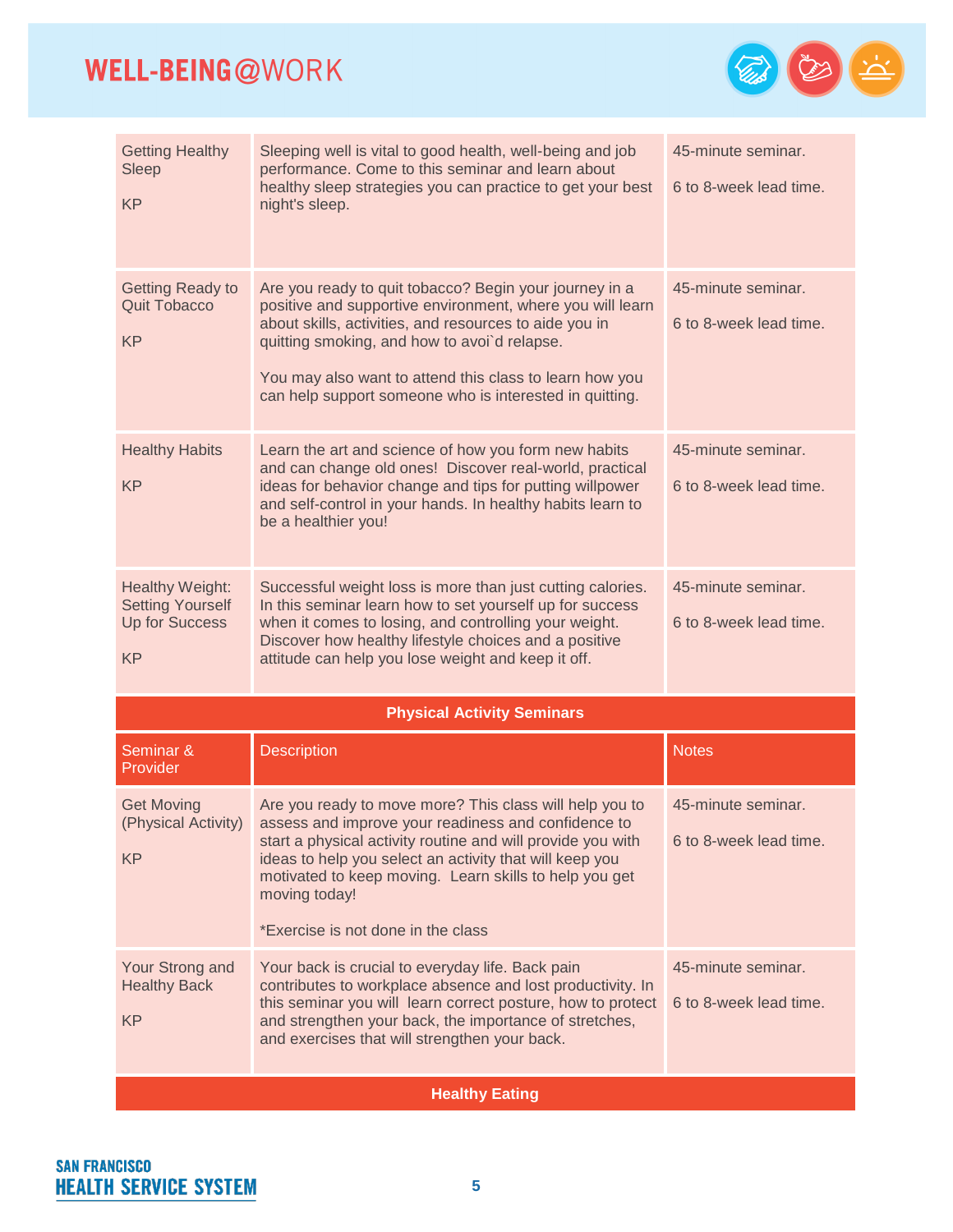

| Seminar &<br>Provider                                  | <b>Description</b>                                                                                                                                                                                                                                                                                                                                                                                                                                                                                                                              | <b>Notes</b>                                                                                                                                          |
|--------------------------------------------------------|-------------------------------------------------------------------------------------------------------------------------------------------------------------------------------------------------------------------------------------------------------------------------------------------------------------------------------------------------------------------------------------------------------------------------------------------------------------------------------------------------------------------------------------------------|-------------------------------------------------------------------------------------------------------------------------------------------------------|
| <b>Disease</b><br><b>Preventing Foods</b><br><b>KP</b> | Come and learn how to eat your way to healthy! In this<br>seminar you will learn from a registered dietician how<br>certain foods and spices, when eaten regularly, can<br>improve overall physical and emotional health and inhibit<br>or prevent certain illnesses.                                                                                                                                                                                                                                                                           | 45-minute seminar.<br>8-week lead time due to<br>limited availability.<br>*Provide at least 2<br>alternative dates due to<br>limited availability.    |
| <b>Healthy Eating at</b><br><b>Work</b><br><b>HSS</b>  | Learn what healthy eating at work looks like and how you<br>can do it too! In this seminar we'll discuss tips, tricks,<br>ideas and strategies about how eat healthy at work.<br>Topics covered include everyday eating, healthy socials<br>and creating a healthier workspace.                                                                                                                                                                                                                                                                 | 30 minute or 45 minute<br>option for seminar<br>6-week lead time                                                                                      |
| <b>Healthy Eating</b><br>for You<br><b>KP</b>          | Learn what healthy eating looks like and what it can do<br>for you, including staying well and lowering the risk of<br>chronic conditions. Discover strategies for eating well and<br>making healthy snack choices for improved nutrition.                                                                                                                                                                                                                                                                                                      | 45-minute seminar.<br>6 to 8-week lead time.                                                                                                          |
| <b>Kitchen Medicine</b><br><b>KP</b>                   | Kitchen Medicine is the art and science of simple<br>techniques that blend foods and herbs to support your<br>ongoing desire to be vibrant, happy, and well. Learn how<br>eating well can be good medicine with tips and tools of<br>traditional eastern medicine combined with current,<br>cutting edge discoveries about health and nutrition.                                                                                                                                                                                                | 45-minute seminar.<br>6 to 8-week lead time.                                                                                                          |
| <b>Savvy Grocery</b><br>Shopping<br><b>KP</b>          | Make the grocery store work for you! This virtual tour<br>taught by a registered dietician will help you find healthy<br>foods and steer clear of unhealthy ones.                                                                                                                                                                                                                                                                                                                                                                               | 45-minute seminar.<br>6 to 8-week lead time.<br>This can also be ordered<br>as an interactive tour of a<br>nearby grocery store or<br>Farmers Market. |
| Understanding<br><b>Your Metabolism</b><br><b>KP</b>   | Burn baby burn! Ever wonder how many calories your<br>body burns per day and the relationship it has with your<br>body weight? Trying to lose fat? You may need to<br>understand what is going on with your metabolism. After<br>this seminar, you'll better understand your metabolism,<br>and the rate at which your body burns calories. You will<br>walk away with an estimated calorie budget that will give<br>you more leverage and power with your fitness and<br>nutrition goals, and you will learn ways to boost your<br>metabolism. | 45-minute seminar.<br>6 to 8-week lead time.                                                                                                          |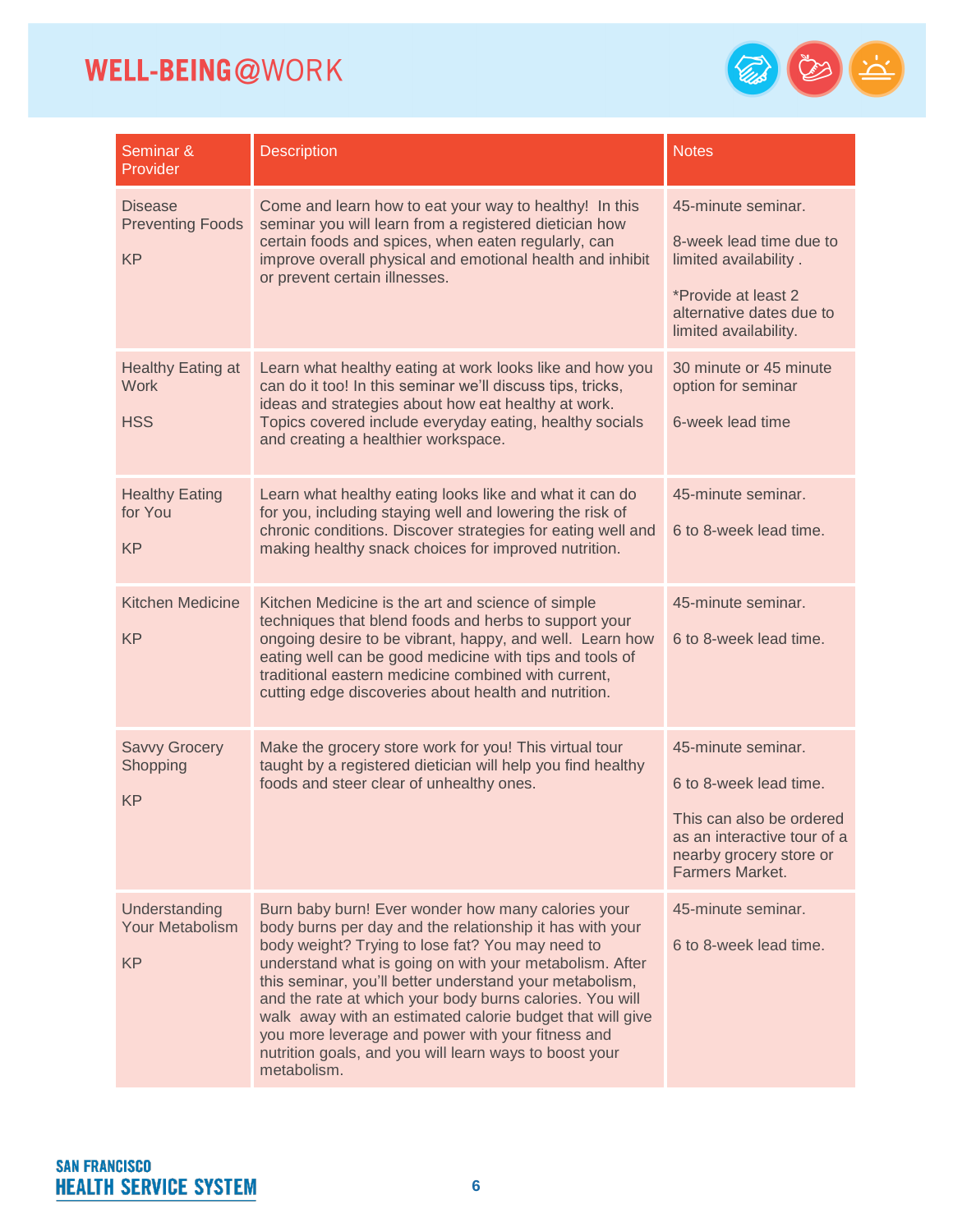$\mathbb{Z}$ 



| Why Eat<br>Breakfast? | We've all heard breakfast is the most important meal of<br>the day, but it's still easy to skip it or make unhealthy                     | 45-minute seminar.     |
|-----------------------|------------------------------------------------------------------------------------------------------------------------------------------|------------------------|
| KP                    | choices. Come learn from a registered dietician and<br>share ideas about healthy breakfast options that give you<br>energy for your day. | 6 to 8-week lead time. |

## **Healthy Behaviors: Group Exercise**

| <b>Group Exercise</b><br><b>Class &amp; Provider</b> | <b>Description</b>                                                                                                                                                                                                                                                                                                                                                                                                                                                                                                                                                                                                                                                      | <b>Notes</b>                                                                                                      |
|------------------------------------------------------|-------------------------------------------------------------------------------------------------------------------------------------------------------------------------------------------------------------------------------------------------------------------------------------------------------------------------------------------------------------------------------------------------------------------------------------------------------------------------------------------------------------------------------------------------------------------------------------------------------------------------------------------------------------------------|-------------------------------------------------------------------------------------------------------------------|
| <b>Bootcamp</b><br><b>REC</b>                        | Bootcamp uses your body for resistance to create a high-<br>energy workout that focus on the total body. You will<br>perform exercises that focus on strength and<br>cardiovascular training.                                                                                                                                                                                                                                                                                                                                                                                                                                                                           | 45-minute class.<br>6 to 8-week lead time<br>and dependent on<br>instructor availability                          |
| Chair Yoga<br>KP, REC, & HSS                         | Chair Yoga offers gentle stretching and strengthening,<br>conscious breathing practices, relaxation techniques, and<br>mindfulness practices taught by a certified Yoga<br>Instructor. This class aims to bring benefits such as<br>stress reduction, relief for common discomforts of neck<br>and shoulder strain or back ache. This well-rounded<br>practice increases general sense of ell-being as well as<br>resilience to face day to day challenges.<br>Some physical activity will be performed in this class.<br>Participation is entirely voluntary as it is strongly<br>recommended to refrain if movement is beyond physical<br>activity or medical advice. | 45-minute class.<br>8-week lead time due to<br>limited availability.<br>This class can not be<br>offered ongoing. |
| Feldenkrais<br>KP & REC                              | Feldenkreis focuses on gentle movements to promote<br>efficient use of the whole self. These lessons were<br>developed by Dr. Moshe Feldendrais to help people with<br>chronic pain, musculoskeletal problems, stiff shoulders or<br>hips, and repetitive stress movements. Join us for a<br>class taught by a certified Feldendrais instructor to learn<br>more about how you can incorporate these small<br>movments into your daily routine.                                                                                                                                                                                                                         | 45-minute class.<br>8-week lead time due to<br>limited availability.<br>This class can not be<br>offered ongoing. |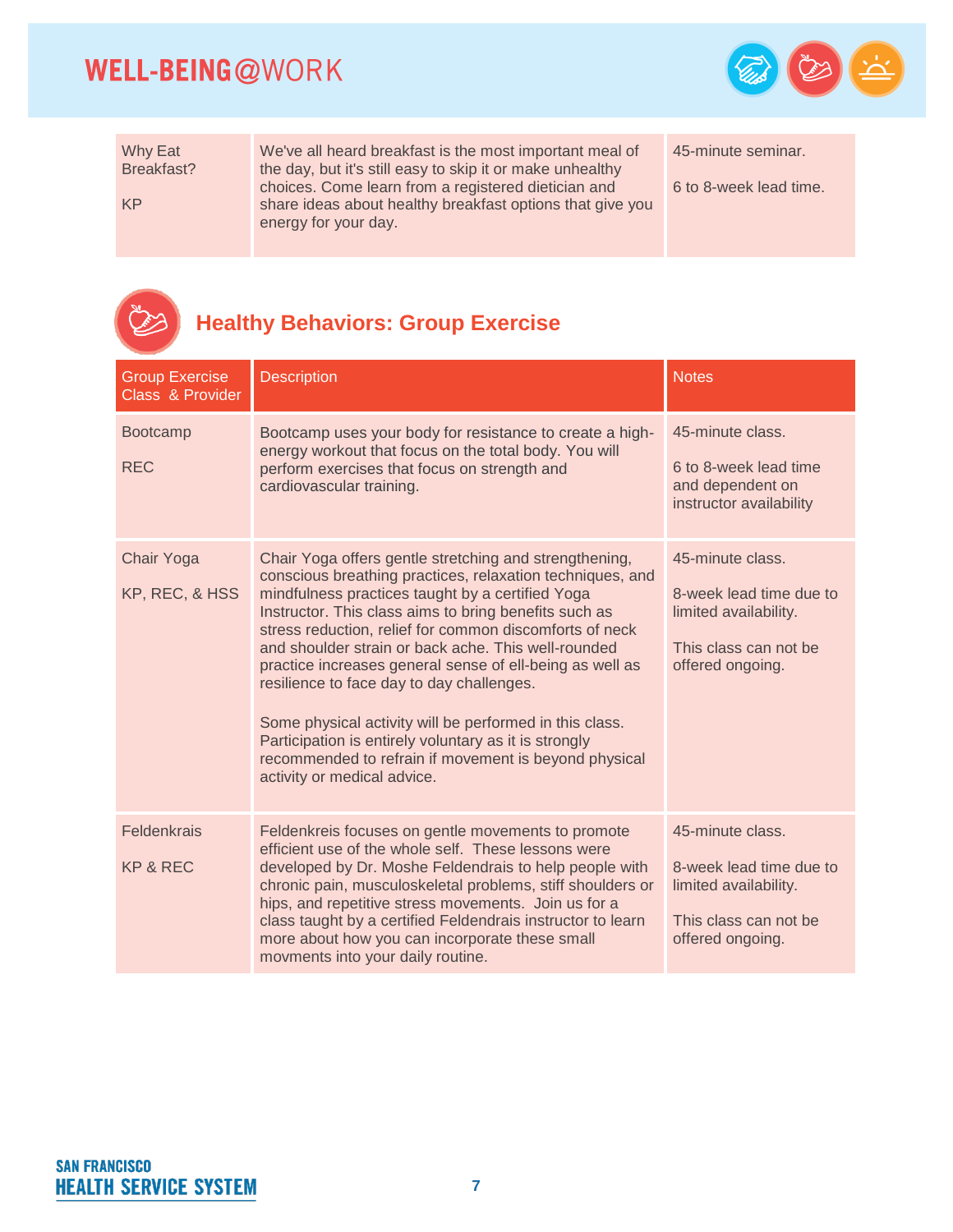

| Gentle Yoga<br><b>KP</b>                                                      | This class is made for those with limited movement,<br>restricted mobility, and/or difficulties with balance.<br>Participants in the class will experience practicing yoga<br>movements at a slower pace and how to use a variety of<br>simple, basic yoga postures to help with stretching and<br>toning muscles.                                                                                                                                                                                                                                             | 45-minute class.<br>8-week lead time due to<br>limited availability.<br>This class can not be<br>offered ongoing.                               |
|-------------------------------------------------------------------------------|----------------------------------------------------------------------------------------------------------------------------------------------------------------------------------------------------------------------------------------------------------------------------------------------------------------------------------------------------------------------------------------------------------------------------------------------------------------------------------------------------------------------------------------------------------------|-------------------------------------------------------------------------------------------------------------------------------------------------|
| Qi Gong<br><b>KP &amp; REC</b>                                                | Enhance your everyday life and health with this qi gong<br>program. Learn to develop energy (qi) and balance your<br>mind, body, and spirit. Help reduce your stress, pain, and<br>symptoms of chronic ailments. People of all ages and<br>fitness levels are welcome to participate.                                                                                                                                                                                                                                                                          | 45-minute class.<br>6 to 8-week lead time.<br>There many be<br>limitations on the<br>frequency of how often<br>this activity can take<br>place. |
| Tai Chi<br><b>KP &amp; REC</b>                                                | Experience health, well-being, and stress reduction.<br>Come to our tai chi class and learn simple yet powerful<br>movements that are easy and enjoyable to learn. Our<br>course is suitable for both beginning and continuing<br>students, regardless of your age, physical condition, or<br>agility. Benefits include increased energy and balance,<br>mental clarity, and help with regulation of blood pressure.<br>Tai chi can also be a valuable tool in the management of<br>chronic pain or chronic disease, including arthritis and<br>heart disease. | 45-minute class.<br>6 to 8-week lead time.<br>There many be<br>limitations on the<br>frequency of how often<br>this activity can take<br>place. |
| <b>Total Body</b><br>Conditioning &<br><b>Interval Training</b><br><b>REC</b> | Interval training focuses on providing you a full body<br>workout that consists of strengthening large muscle<br>groups, your core muscles, and strengthens your heart<br>with intermittent bouts of cardiovascular exercise. Interval<br>training is a great workout choice if you are short on time<br>and want to gain strength and endurance.                                                                                                                                                                                                              | 45-minute class.<br>6 to 8-week lead time<br>and dependent on<br>instructor availability                                                        |
| <b>Total Body</b><br>Toning<br><b>REC</b>                                     | This class uses a variety of equipment (balls, bands,<br>weights, body weight) to help build strength for your total<br>body workout. Modifications will be provided to support a<br>variety of fitness levels.                                                                                                                                                                                                                                                                                                                                                | 45-minute class.<br>6 to 8-week lead time<br>and dependent on<br>instructor availability                                                        |
| Yoga<br><b>REC</b>                                                            | Join us for Yoga and experience its many benefits,<br>including relaxation, improved circulation, strength,<br>balance and flexibility. . Regular participation can help<br>you gaingreater efficiency of movement, fewer postural<br>issues and recover quicker from life's minor aches and<br>pains                                                                                                                                                                                                                                                          | 45-minute class.<br>6 to 8-week lead time<br>and dependent on<br>instructor availability                                                        |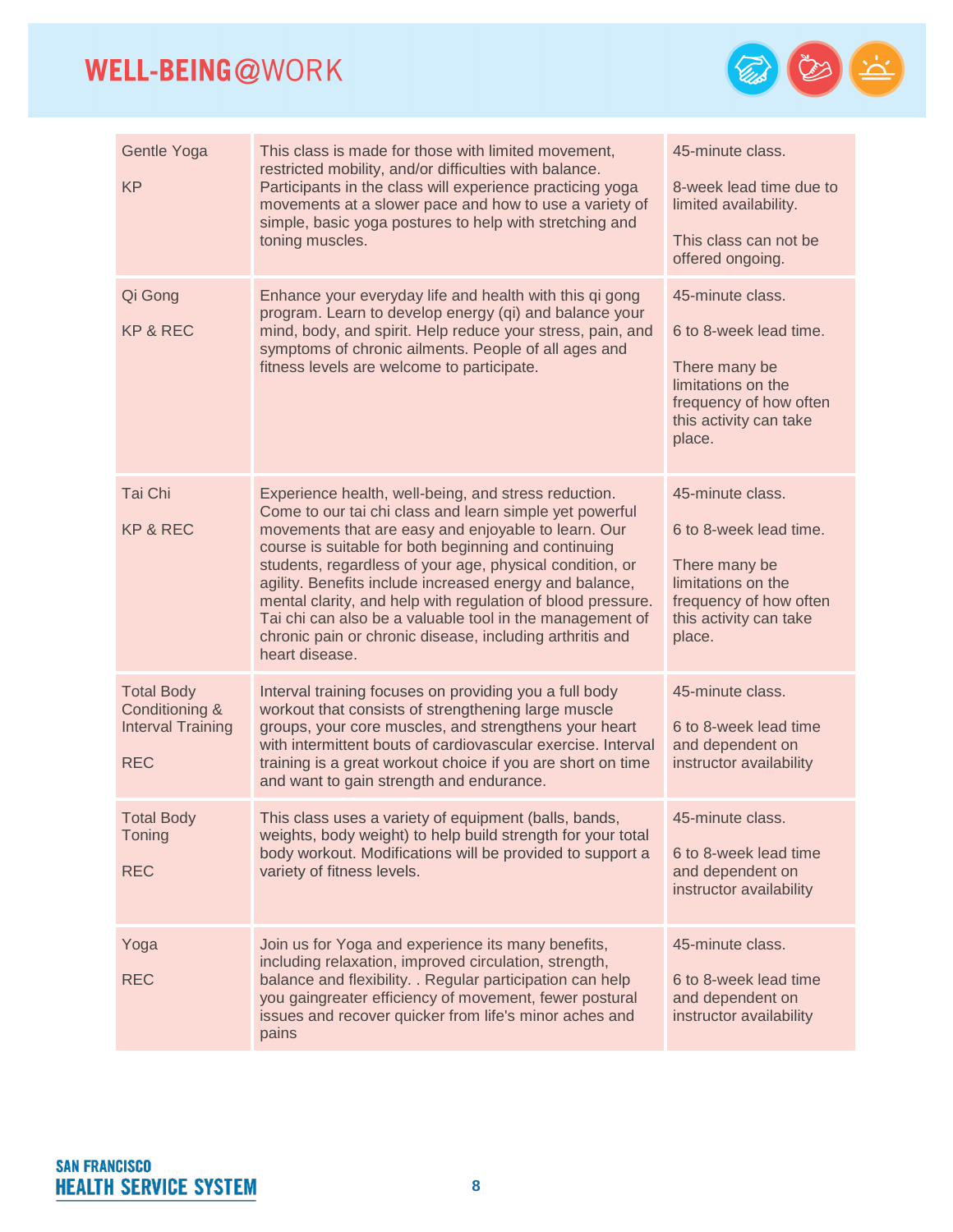<u>يب</u>



| Zumba      | Dance your way to improved health and well-being. The<br>Zumba workout features easy dance moves to Latin                                                                 | 45-minut                             |
|------------|---------------------------------------------------------------------------------------------------------------------------------------------------------------------------|--------------------------------------|
| <b>REC</b> | music – no partner required. During this class, you'll<br>experience a high energy workout. Make sure to adjust<br>the pace of the moves to best suit your fitness level. | $6$ to 8-we<br>and depe<br>instructo |

te class.

eek lead time endent on r availability

#### **Personal Emotional Well-Being: Educational Seminars**

| <b>Topic &amp; Provider</b>                                                     | <b>Description</b>                                                                                                                                                                                                                                             | <b>Notes</b>                                                                                                                                                     |
|---------------------------------------------------------------------------------|----------------------------------------------------------------------------------------------------------------------------------------------------------------------------------------------------------------------------------------------------------------|------------------------------------------------------------------------------------------------------------------------------------------------------------------|
| <b>Breathing</b><br><b>Basics</b><br><b>HSS</b>                                 | Foster a sense of calm, reduce stress and anxiety levels,<br>and lower blood pressure with just your breath. Deep<br>breathing is the basis for all meditative and mindfulness<br>practices. Learn three breathing techniques you can use<br>anytime anywhere. | 10 or 15 minute option<br>for seminar<br>6-week lead time                                                                                                        |
| <b>Meditation Made</b><br>Easy<br><b>HSS</b>                                    | Have you heard about meditation but always thought it<br>was too complicated to learn or just not for you? In 15<br>minutes, you'll learn to three types of meditation and see if<br>one might just be right for you.                                          | 10 or 15 minute option<br>for seminar<br>6-week lead time                                                                                                        |
| <b>Stretch It Out</b><br><b>HSS</b>                                             | Just as athletes need to warm up before competition, so<br>do industrial and office workers. Join us for a morning or<br>afternoon stretch to learn a 5-minute routine you can<br>incorporate into your breaks.                                                | 10 or 15 minute option<br>for seminar<br>6-week lead time                                                                                                        |
| Healthy Mind,<br><b>Healthy Body:</b><br>Managing<br><b>Stress</b><br><b>KP</b> | Uncontrolled stress can impact health, happiness and job<br>performance. Your employees will identify their sources of<br>stress and practice skills to help manage and reduce their<br>stress levels.                                                         | 45-minute seminar.<br>6 to 8-week lead time.                                                                                                                     |
| <b>Holiday Stress</b><br><b>KP</b>                                              | Similar to the Healthy Mind, Healthy Body class, this<br>seminar helps participants with stress reducing tips during<br>the busy holiday season.                                                                                                               | 45-minute seminar.<br>8 week lead time due to<br>limited availability.<br>*This seminar requires at<br>least 2 alternative dates<br>due to limited availability. |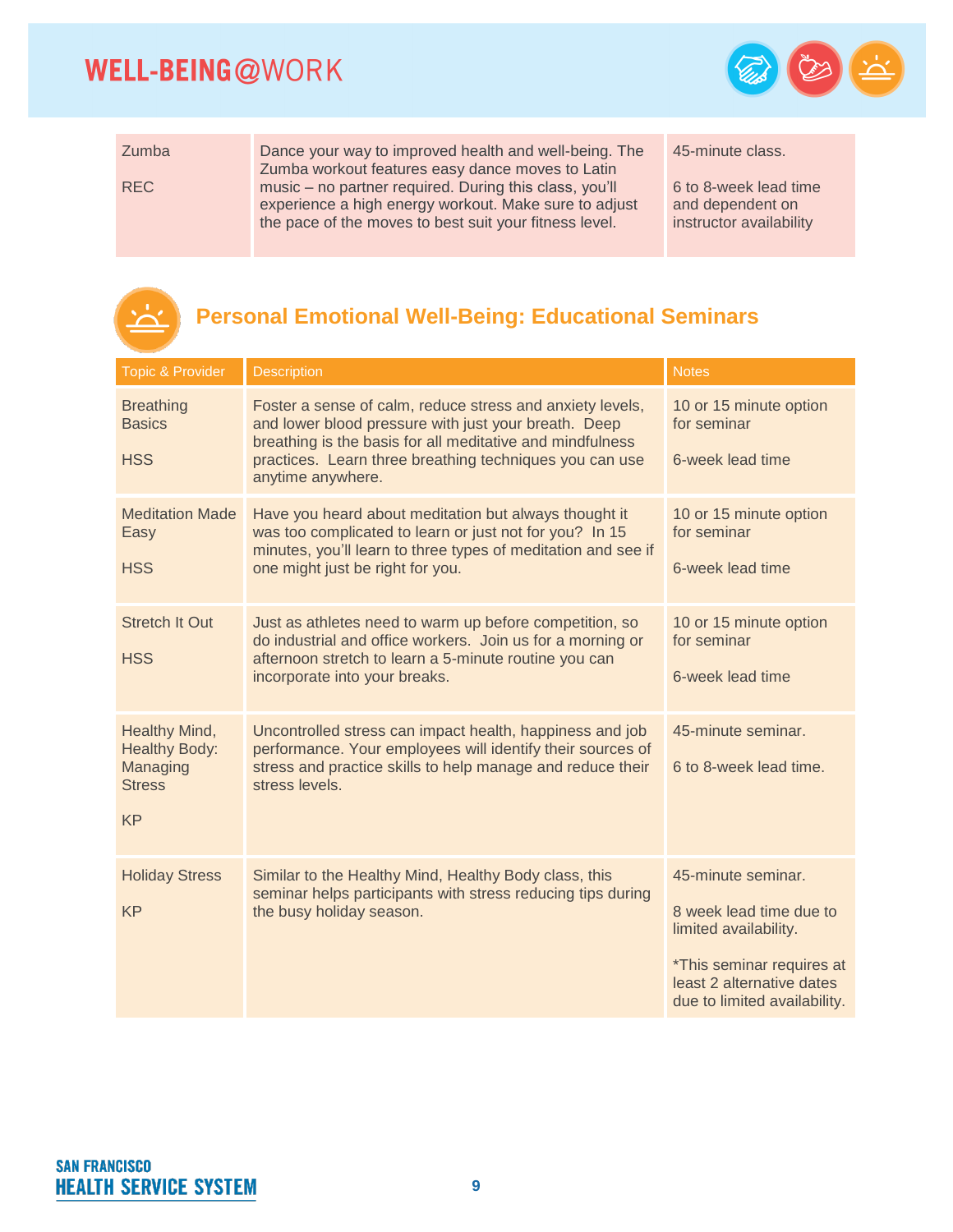

| <b>Topic &amp; Provider</b>                            | <b>Description</b>                                                                                                                                                                                                                                                                                                                                                                                                | <b>Notes</b>                                                                                                                                                            |
|--------------------------------------------------------|-------------------------------------------------------------------------------------------------------------------------------------------------------------------------------------------------------------------------------------------------------------------------------------------------------------------------------------------------------------------------------------------------------------------|-------------------------------------------------------------------------------------------------------------------------------------------------------------------------|
| Pathways to<br>Emotional<br><b>Health</b><br><b>KP</b> | Learn more about stress, depression, and anxiety,<br>including their symptoms and current treatment methods.                                                                                                                                                                                                                                                                                                      | 45-minute seminar.<br>8-week lead time due to<br>limited availability.<br><i>*This seminar requires at</i><br>least 2 alternative dates<br>due to limited availability. |
| <b>RECHARGE</b><br><b>HSS Well-Being</b>               | Chronic stress can impact your health, happiness and<br>job performance. The good news is just a few minutes of<br>breathing and stretching each day can directly improve<br>your emotional outlook and physical well-being. Get ready<br>to Reset, Relax, Refresh and RECHARGE. Come and<br>learn how to alleviate the effects of stress at a moment's<br>notice by tapping into your inner relaxation response. | 45-minute seminar.<br>6-week lead time.                                                                                                                                 |



#### **Personal Emotional Well-Being: Movement Seminars**

| <b>Topic &amp; Provider</b> | <b>Description</b>                                                                                                                                                                                                                                                                                                                                                                                                                              | <b>Notes</b>                                                                                                      |
|-----------------------------|-------------------------------------------------------------------------------------------------------------------------------------------------------------------------------------------------------------------------------------------------------------------------------------------------------------------------------------------------------------------------------------------------------------------------------------------------|-------------------------------------------------------------------------------------------------------------------|
| Chair Yoga<br><b>KP</b>     | Chair Yoga offers gentle stretching and strengthening,<br>conscious breathing practices, relaxation techniques, and<br>mindfulness practices. This class aims to bring benefits<br>such as stress reduction, relief for common discomforts of<br>neck and shoulder strain or back ache. This well-rounded<br>practice increases general sense of ell-being as well as<br>resilience to face day to day challenges.                              | 45-minute class.<br>8-week lead time due to<br>limited availability.<br>This class can not be<br>offered ongoing. |
| Feldenkrais<br>KP & REC     | Feldenkreis focuses on gentle movements to promote<br>efficient use of the whole self. These lessons were<br>developed by Dr. Moshe Feldendrais to help people with<br>chronic pain, musculoskeletal problems, stiff shoulders or<br>hips, and repetitive stress movements. Join us for a class<br>taught by a certified Feldendrais instructor to learn more<br>about how you can incorporate these small movments into<br>your daily routine. | 45-minute class.<br>8-week lead time due to<br>limited availability.<br>This class can not be<br>offered ongoing. |
| Gentle Yoga<br><b>KP</b>    | This class is made for those with limited movement,<br>restricted mobility, and/or difficulties with balance.<br>Participants in the class will experience practicing yoga<br>movements at a slower pace and how to use a variety of<br>simple, basic yoga postures to help with stretching and<br>toning muscles.                                                                                                                              | 45-minute class.<br>8-week lead time due to<br>limited availability.<br>This class can not be<br>offered ongoing. |